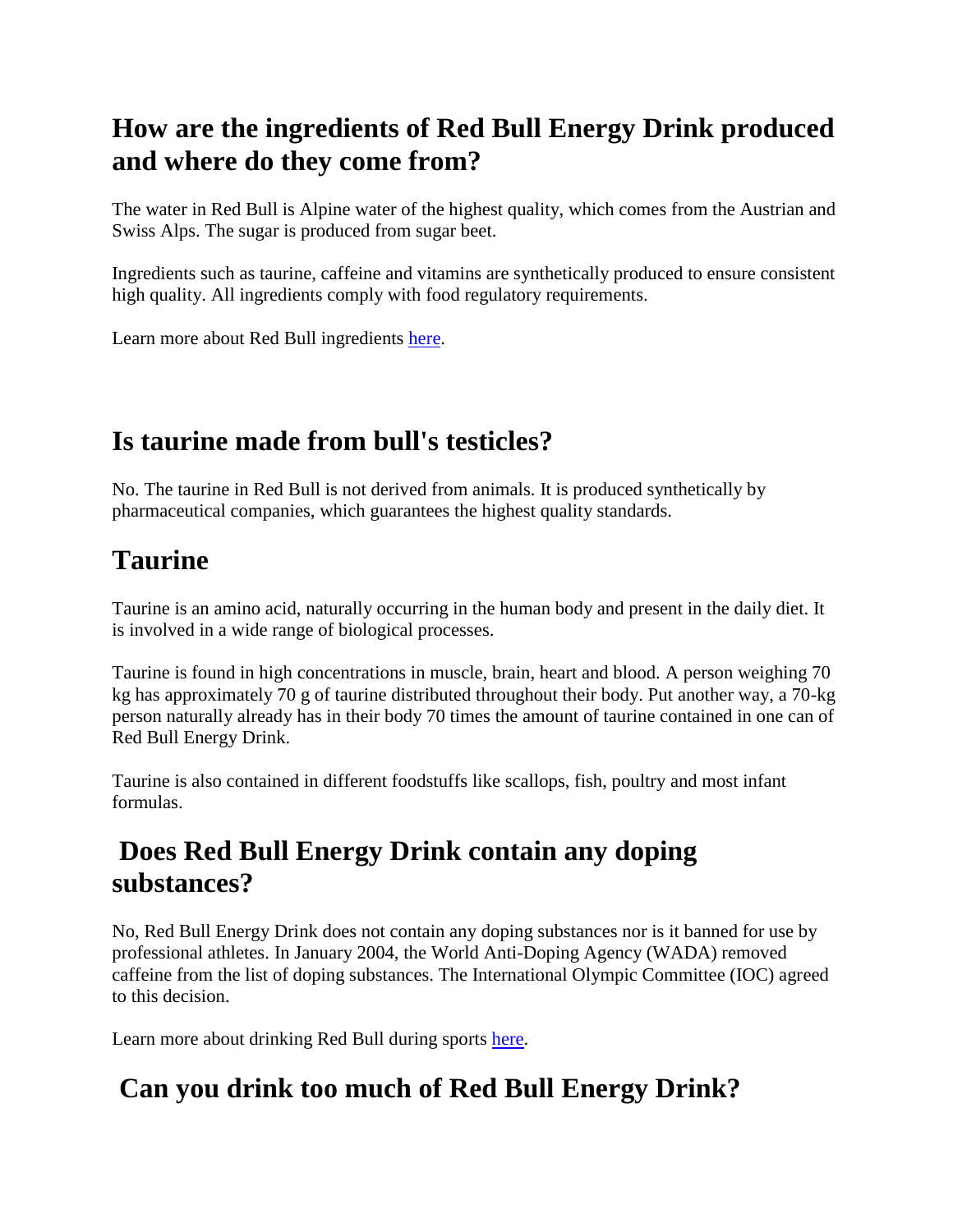One 250 ml can of Red Bull Energy Drink contains 80 mg of caffeine, about the same amount as in a cup of coffee. The consumption of Red Bull Energy Drink should conform to a person's intake of caffeine.

Many authorities around the world have looked at the effects of caffeine. The European Food Safety Authority (EFSA) concluded in its scientific opinion on the safety of caffeine (2015) that caffeine intake of up to 400 mg per day (five 250 ml cans or five cups of coffee) does not raise safety concerns for the general healthy adult population. This is in line with similar findings from the US Food and Drug Administration (US FDA) and Health Canada. However, pregnant and breast-feeding women should limit their caffeine intake to 200 mg.

All ingredients, including the caffeine content, are labelled on the can.

# **Is Red Bull Energy Drink safe?**

Red Bull Energy Drink is available in more than 170 countries, including every state of the European Union. Health authorities across the world have concluded that Red Bull Energy Drink is safe to consume. More than 6.7 billion cans were consumed in 2018 and over 75 billion cans since Red Bull was created in 1987.

One 250 ml can of Red Bull Energy Drink contains 80 mg of caffeine, the same amount as in a cup of coffee. The European Food Safety Authority (EFSA) concluded in 2009 that the ingredients of energy drinks are of no concern. In 2015 and 2017, the EFSA confirmed the safety of energy drinks and their ingredients.

All ingredients of Red Bull products are labelled on the can.

### **Are there any recommendations on how Red Bull Energy Drink should be used in sports?**

The use of Red Bull Energy Drink during sportive activities varies depending on the type of sport, the situation and the athlete. Red Bull Energy Drink can be consumed before, during and after sportive activities. Red Bull Energy Drink is a functional product, but it is not a thirst quencher. It has not been formulated to deliver re-hydration. Hence, water should be consumed in addition to Red Bull Energy Drink during exercise.

### **When should Red Bull Energy Drink be consumed?**

Red Bull Energy Drink gives you wings whenever you need them – be it at work, during sports, while studying, playing a video game, when going out or visiting a festival, or on the road. Red Bull is the perfect companion for an active lifestyle.

### **What is the functionality of Red Bull Energy Drink?**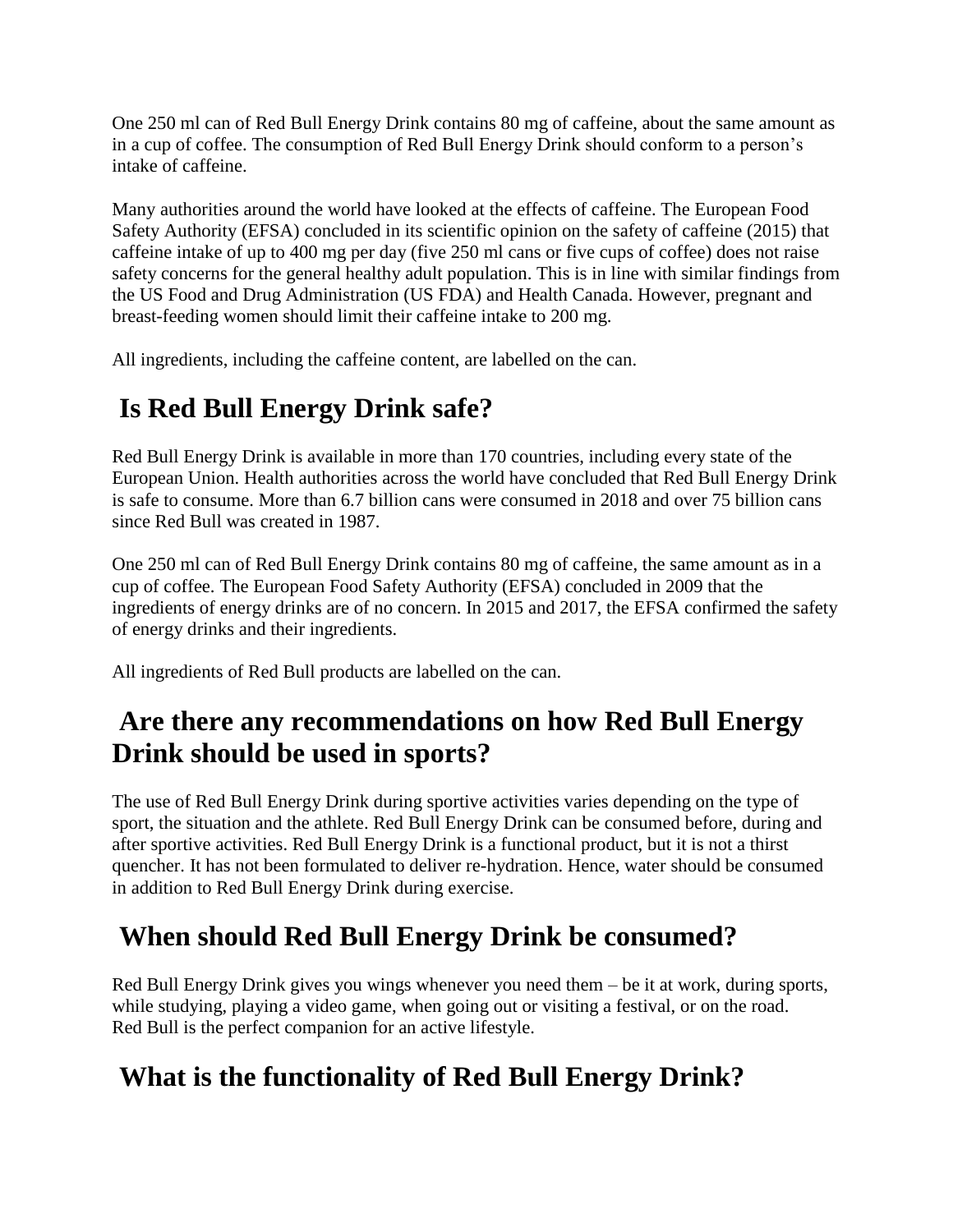Red Bull Energy Drink's special formula has been appreciated worldwide by top athletes, students, and when undertaking demanding work or during long drives, as Red Bull Energy Drink is a functional drink that gives you wings whenever you need them. Please learn more about the formulation of Red Bull Energy Drink at [ingredients.](https://www.redbull.com/int-en/energydrink/red-bull-energy-drink-ingredients-list) If you want to learn how and when top athletes consume Red Bull Energy Drink, please click [here.](https://www.redbull.com/int-en/energydrink/red-bull-during-sports)

# **Red Bull – a member of "Energy Drinks Europe" (EDE)?**

"Energy Drinks Europe" (EDE) was founded in 2010 to engage in an open dialogue with all stakeholders around energy drinks, to promote responsible marketing of energy drinks and to create a public knowledge base on energy drinks for everyone interested in this category. Large, medium and small sized companies, including Red Bull, are members of EDE.

EDE has summarised a set of clear and simple principles in a Code of Practice relating to the marketing and labelling of energy drinks. This code voluntarily goes beyond the legal requirements and is meanwhile established as a trade practice for the producers of energy drinks.

As the other members of EDE, Red Bull has committed to comply with this Code of Practice. Learn more about this Code of Practice at: <http://www.energydrinkseurope.org/code-of-practice/>

#### **What are the nutrition facts of Red Bull Energy Drink?**

All ingredients of Red Bull products, including the nutrition facts are labelled on the can. Please check the product label of your country.

Learn more about the nutrition facts of the other Red Bull products:

Red [Bull Sugarfree](https://www.redbull.com/int-en/energydrink/red-bull-sugarfree)

Red [Bull Zero Calories](https://www.redbull.com/int-en/energydrink/red-bull-zero-calories)

#### **Is Red Bull Energy Drink gluten-free, wheat-free, lactosefree, and dairy-free?**

Yes, Red Bull Energy Drink is gluten-free, wheat-free, lactose-free and dairy free!

Learn more about Red Bull ingredients [here.](https://www.redbull.com/int-en/energydrink/red-bull-energy-drink-ingredients-list)

#### **Is Red Bull Energy Drink suitable for vegetarians?**

Yes, Red Bull Energy Drink is suitable for vegetarians because the Red Bull Energy Drink uses only non-animal ingredients.